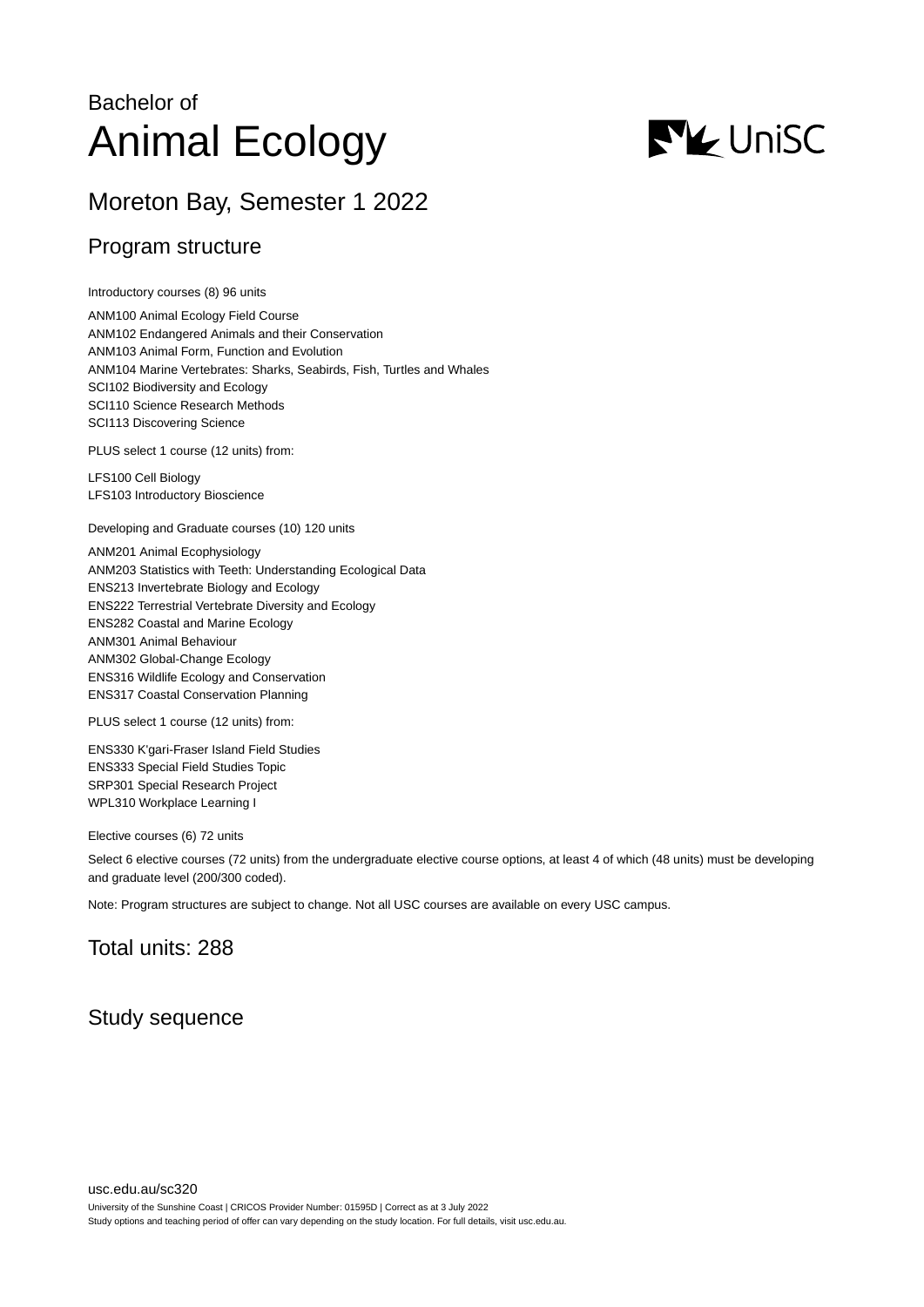#### Year 1

#### Semester 1

| <b>COURSE</b>                                       | <b>SEMESTER OF OFFER</b><br>(MORETON BAY) | <b>UNITS</b>      | <b>REQUISITES</b>                                                            |
|-----------------------------------------------------|-------------------------------------------|-------------------|------------------------------------------------------------------------------|
| ANM100 Animal Ecology Field Course                  | • Semester 1                              | $12 \overline{ }$ | Pre:<br>Enrolled in Program SC012,<br>AB101, SC107, SB303 or<br>SC320        |
| ANM102 Endangered Animals and their<br>Conservation | • Semester 1                              | 12                | Pre:<br>Enrolled in Program SC012,<br>AB101, ED112, SC107, SB303<br>or SC320 |
| LFS100 Cell Biology                                 | • Semester 1                              | 12                | Anti:<br>SCI103 or LFS101 or LFS103.                                         |
| <b>SCI113 Discovering Science</b>                   | • Semester 1                              | 12                |                                                                              |

#### Semester 2

| <b>COURSE</b>                                                            | <b>SEMESTER OF OFFER</b><br>(MORETON BAY) | <b>UNITS</b>      | <b>REQUISITES</b>                                                                                                  |
|--------------------------------------------------------------------------|-------------------------------------------|-------------------|--------------------------------------------------------------------------------------------------------------------|
| ANM103 Animal Form, Function and Evolution                               | • Semester 2                              | 12                | Pre:<br>Enrolled in Program SC012,<br>ED112, UC103, SC107, SC201,<br>SB303, SC301, SC320, SB301,<br>SC319 or SA301 |
| ANM104 Marine Vertebrates: Sharks, Seabirds,<br>Fish, Turtles and Whales | • Semester 2                              | $12 \overline{ }$ | Pre:<br>Enrolled in Program SC012,<br>SC107, SC316, SC319, SC320,<br>SB303, ED112, ED312, ED315<br>or UC103        |
| SCI102 Biodiversity and Ecology                                          | • Semester 2                              | 12                | Anti:<br><b>ENS102</b>                                                                                             |
| SCI110 Science Research Methods                                          | • Semester 1, Semester 2                  | 12                | Anti:<br>SCI201 or CPH261                                                                                          |

#### Year 2

#### Semester 1

| <b>COURSE</b>                                  | SEMESTER OF OFFER<br>(MORETON BAY) | <b>UNITS</b> | <b>REQUISITES</b>                  |
|------------------------------------------------|------------------------------------|--------------|------------------------------------|
| <b>ENS213 Invertebrate Biology and Ecology</b> | • Semester 1                       | 12           | Pre:<br>SCI102                     |
| <b>ENS282 Coastal and Marine Ecology</b>       | • Semester 1                       | 12           | Pre:<br>SCI110 or SCI102 or ANM104 |

PLUS select 2 elective courses from the undergraduate elective course options.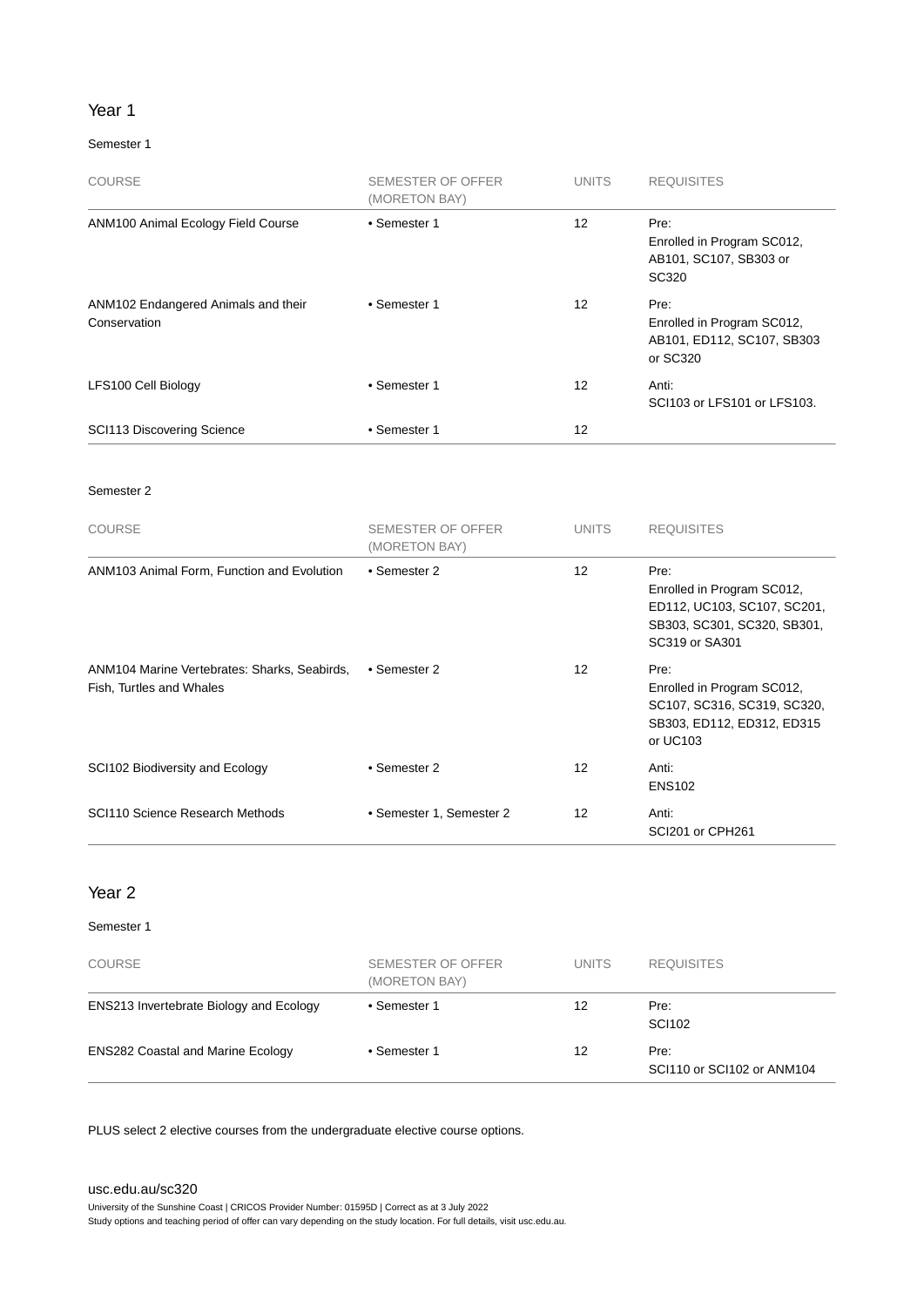#### Semester 2

| <b>COURSE</b>                                                  | SEMESTER OF OFFER<br>(MORETON BAY) | <b>UNITS</b> | <b>REQUISITES</b>                                      |
|----------------------------------------------------------------|------------------------------------|--------------|--------------------------------------------------------|
| ANM201 Animal Ecophysiology                                    | • Semester 2                       | 12           | Pre:<br>ANM103 and enrolled in<br>Program SB303, SC320 |
| ANM203 Statistics with Teeth: Understanding<br>Ecological Data | • Semester 2                       | 12           | Pre:<br>SCI110 or BUS101                               |
| <b>ENS222 Terrestrial Vertebrate Diversity and</b><br>Ecology  | • Semester 2                       | 12           | Pre:<br><b>SCI102</b>                                  |

PLUS select 1 developing or graduate level (200/300) elective course from the undergraduate elective course options.

#### Year 3

#### Semester 1

| <b>COURSE</b>                                   | SEMESTER OF OFFER<br>(MORETON BAY) | <b>UNITS</b> | <b>REQUISITES</b>                                                                                         |
|-------------------------------------------------|------------------------------------|--------------|-----------------------------------------------------------------------------------------------------------|
| <b>ENS316 Wildlife Ecology and Conservation</b> | • Semester 1                       | 12           | Pre:<br>ENS222 and SCI110                                                                                 |
| <b>ENS317 Coastal Conservation Planning</b>     | • Semester 1                       | 12           | Pre:<br>(ANM203 or SCI202 or<br>MTH203) and (ENS213 or<br><b>ENS221 or ENS222 or ENS253</b><br>or ENS282) |

PLUS select 2 developing or graduate level (200/300) elective courses from the undergraduate elective course options.

#### Semester 2

| <b>COURSE</b>                  | SEMESTER OF OFFER<br>(MORETON BAY) | <b>UNITS</b> | <b>REQUISITES</b>         |
|--------------------------------|------------------------------------|--------------|---------------------------|
| <b>ANM301 Animal Behaviour</b> | • Semester 2                       | 12           | Pre:<br>ANM201 and ANM203 |
| ANM302 Global-Change Ecology   | • Semester 2                       | 12           | Pre:<br>ANM201 and ANM203 |
| PLUS select 1 course from:     |                                    |              |                           |

| <b>COURSE</b>                                    | <b>SEMESTER OF OFFER</b><br>(MORETON BAY) | <b>UNITS</b> | <b>REQUISITES</b>                                         |
|--------------------------------------------------|-------------------------------------------|--------------|-----------------------------------------------------------|
| <b>ENS330 K'gari-Fraser Island Field Studies</b> | • Session 8                               | 12           | Pre:<br>Course Coordinator consent<br>required and SCI110 |
| <b>ENS333 Special Field Studies Topic</b>        | • Sunshine Coast: Session 5,<br>Session 7 | 12           | Pre:<br><b>Course Coordinator Consent</b><br>Required     |

[usc.edu.au/sc320](https://www.usc.edu.au/sc320)

University of the Sunshine Coast | CRICOS Provider Number: 01595D | Correct as at 3 July 2022

Study options and teaching period of offer can vary depending on the study location. For full details, visit usc.edu.au.